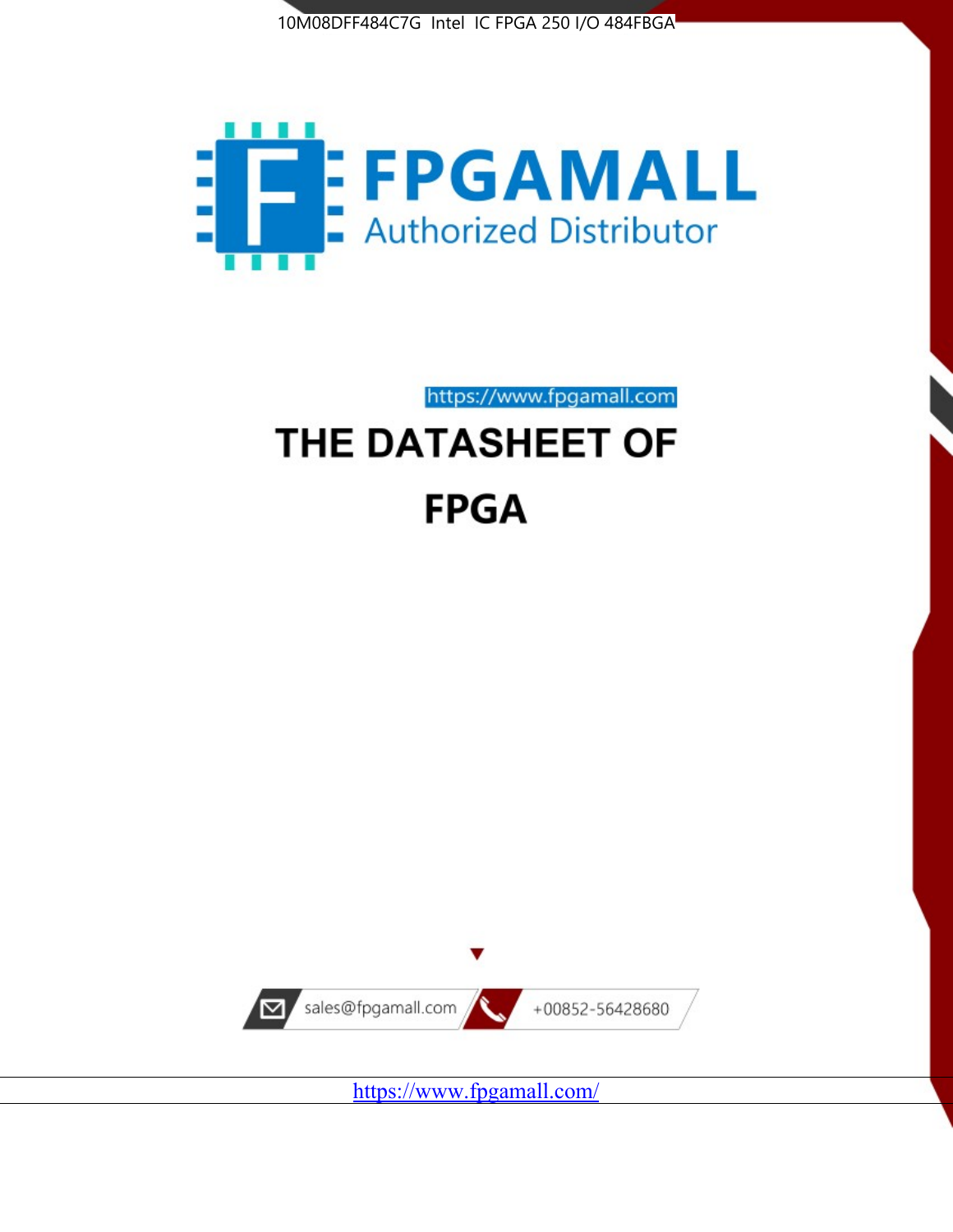10M08DFF484C7G Intel IC FPGA 250 I/O 484FBGA



# **Intel® MAX® 10 FPGA Device Overview**



**M10-OVERVIEW | 2017.12.15** Latest document on the web: **[PDF](https://www.altera.com/en_US/pdfs/literature/hb/max-10/m10_overview.pdf)** | **[HTML](https://www.altera.com/documentation/myt1396938463674.html)**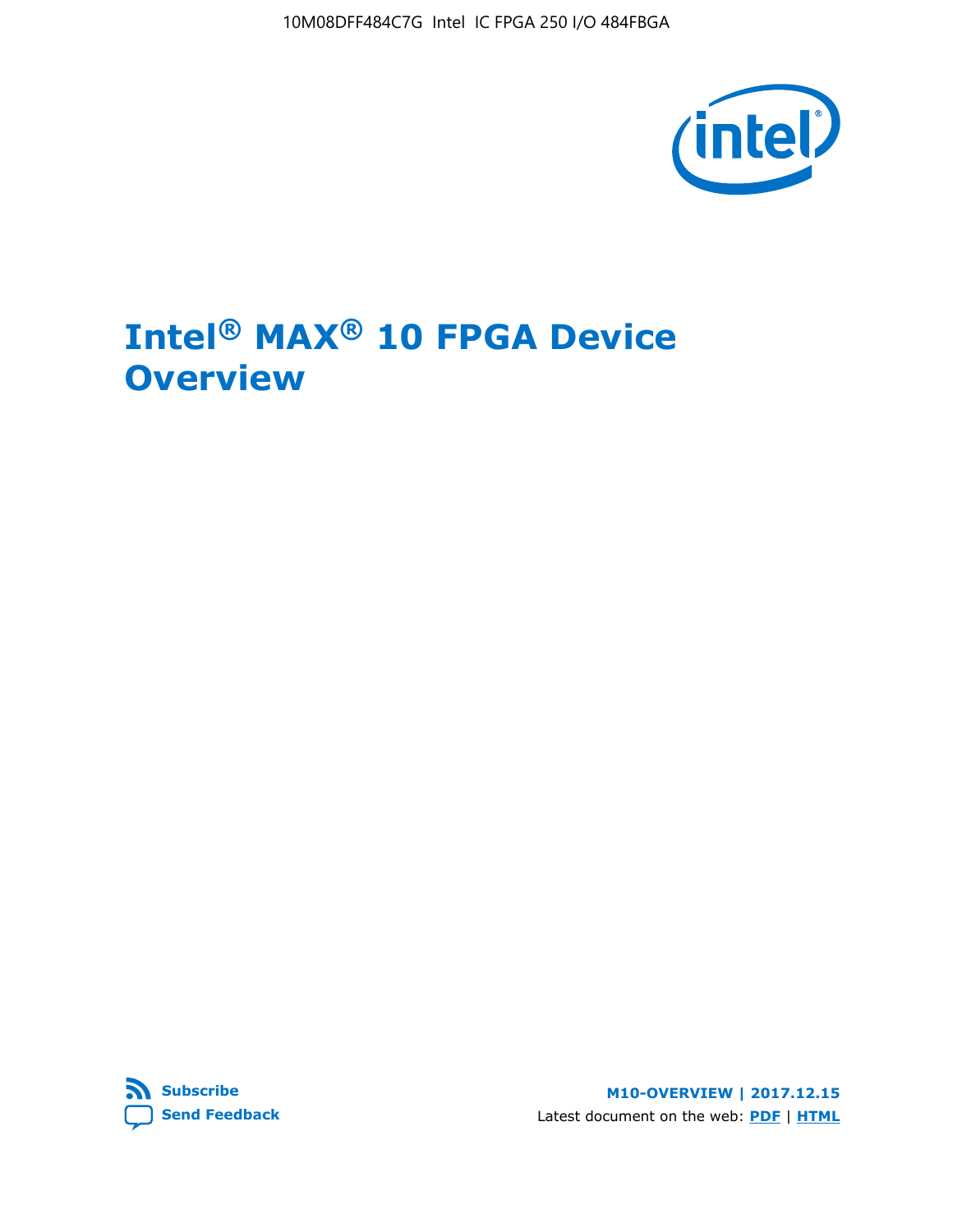

# **Contents**

| Intel® MAX® 10 FPGA Device Overview……………………………………………………………………………3  |  |
|--------------------------------------------------------------------|--|
|                                                                    |  |
|                                                                    |  |
|                                                                    |  |
|                                                                    |  |
|                                                                    |  |
|                                                                    |  |
|                                                                    |  |
|                                                                    |  |
|                                                                    |  |
|                                                                    |  |
|                                                                    |  |
|                                                                    |  |
|                                                                    |  |
|                                                                    |  |
|                                                                    |  |
|                                                                    |  |
|                                                                    |  |
|                                                                    |  |
|                                                                    |  |
| Document Revision History for Intel MAX 10 FPGA Device Overview 13 |  |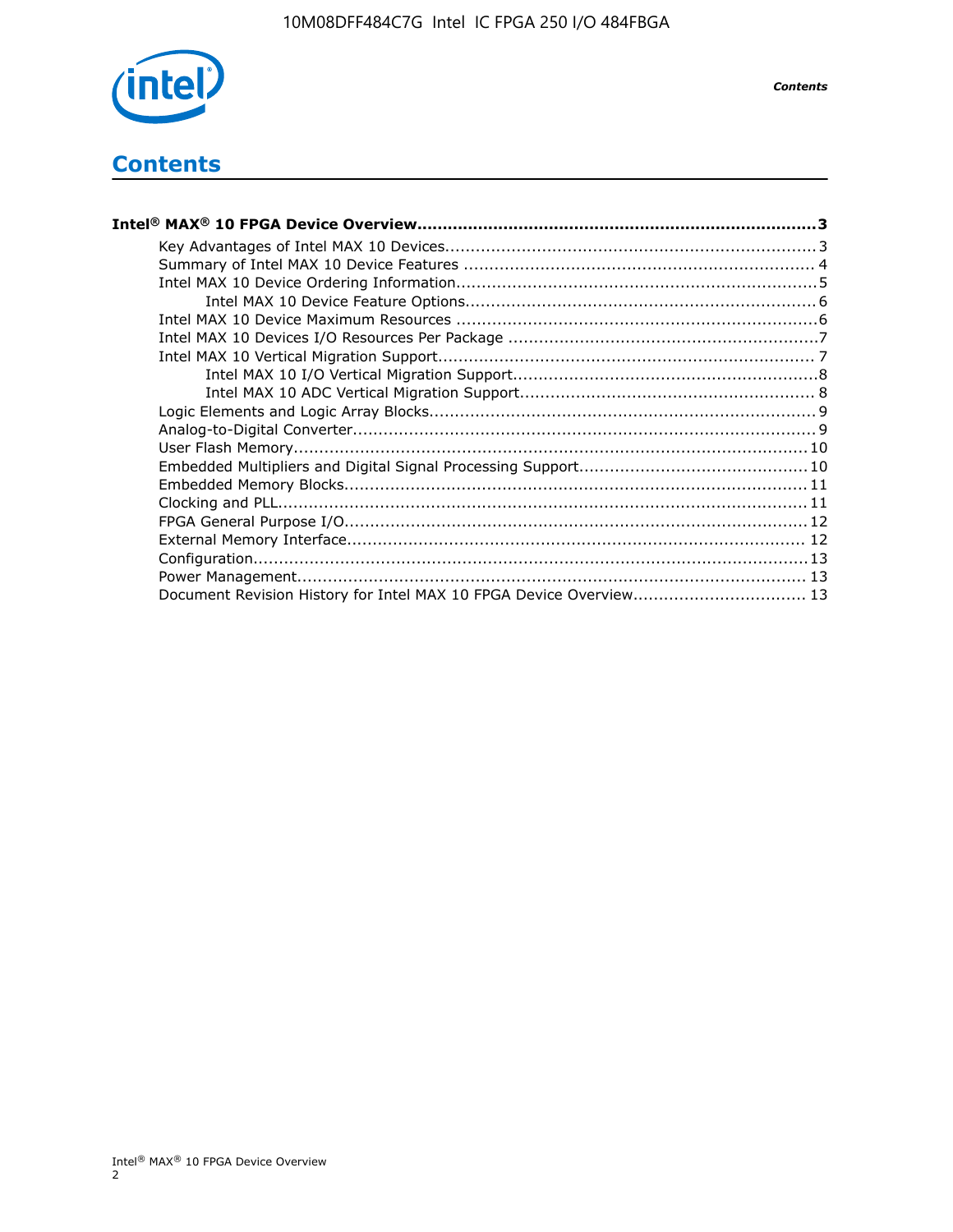

# **Intel® MAX® 10 FPGA Device Overview**

Intel<sup>®</sup> MAX<sup>®</sup> 10 devices are single-chip, non-volatile low-cost programmable logic devices (PLDs) to integrate the optimal set of system components.

The highlights of the Intel MAX 10 devices include:

- Internally stored dual configuration flash
- User flash memory
- Instant on support
- Integrated analog-to-digital converters (ADCs)
- Single-chip Nios II soft core processor support

Intel MAX 10 devices are the ideal solution for system management, I/O expansion, communication control planes, industrial, automotive, and consumer applications.

#### **Related Links**

[Intel MAX 10 FPGA Device Datasheet](https://www.altera.com/documentation/mcn1397700832153.html#mcn1397643748870)

## **Key Advantages of Intel MAX 10 Devices**

## **Table 1. Key Advantages of Intel MAX 10 Devices**

| <b>Advantage</b>               | <b>Supporting Feature</b>                                                                                                                                                                                  |  |  |  |
|--------------------------------|------------------------------------------------------------------------------------------------------------------------------------------------------------------------------------------------------------|--|--|--|
| Simple and fast configuration  | Secure on-die flash memory enables device configuration in less than 10 ms                                                                                                                                 |  |  |  |
| Flexibility and integration    | Single device integrating PLD logic, RAM, flash memory, digital signal<br>processing (DSP), ADC, phase-locked loop (PLL), and I/Os<br>Small packages available from 3 mm $\times$ 3 mm                     |  |  |  |
| Low power                      | Sleep mode—significant standby power reduction and resumption in less than<br>$1 \text{ ms}$<br>Longer battery life-resumption from full power-off in less than 10 ms                                      |  |  |  |
| 20-year-estimated life cycle   | Built on TSMC's 55 nm embedded flash process technology                                                                                                                                                    |  |  |  |
| High productivity design tools | Intel Quartus <sup>®</sup> Prime Lite edition (no cost license)<br>Platform Designer (Standard) system integration tool<br>DSP Builder for Intel FPGAs<br>Nios <sup>®</sup> II Embedded Design Suite (EDS) |  |  |  |

Intel Corporation. All rights reserved. Intel, the Intel logo, Altera, Arria, Cyclone, Enpirion, MAX, Nios, Quartus and Stratix words and logos are trademarks of Intel Corporation or its subsidiaries in the U.S. and/or other countries. Intel warrants performance of its FPGA and semiconductor products to current specifications in accordance with Intel's standard warranty, but reserves the right to make changes to any products and services at any time without notice. Intel assumes no responsibility or liability arising out of the application or use of any information, product, or service described herein except as expressly agreed to in writing by Intel. Intel customers are advised to obtain the latest version of device specifications before relying on any published information and before placing orders for products or services. \*Other names and brands may be claimed as the property of others.

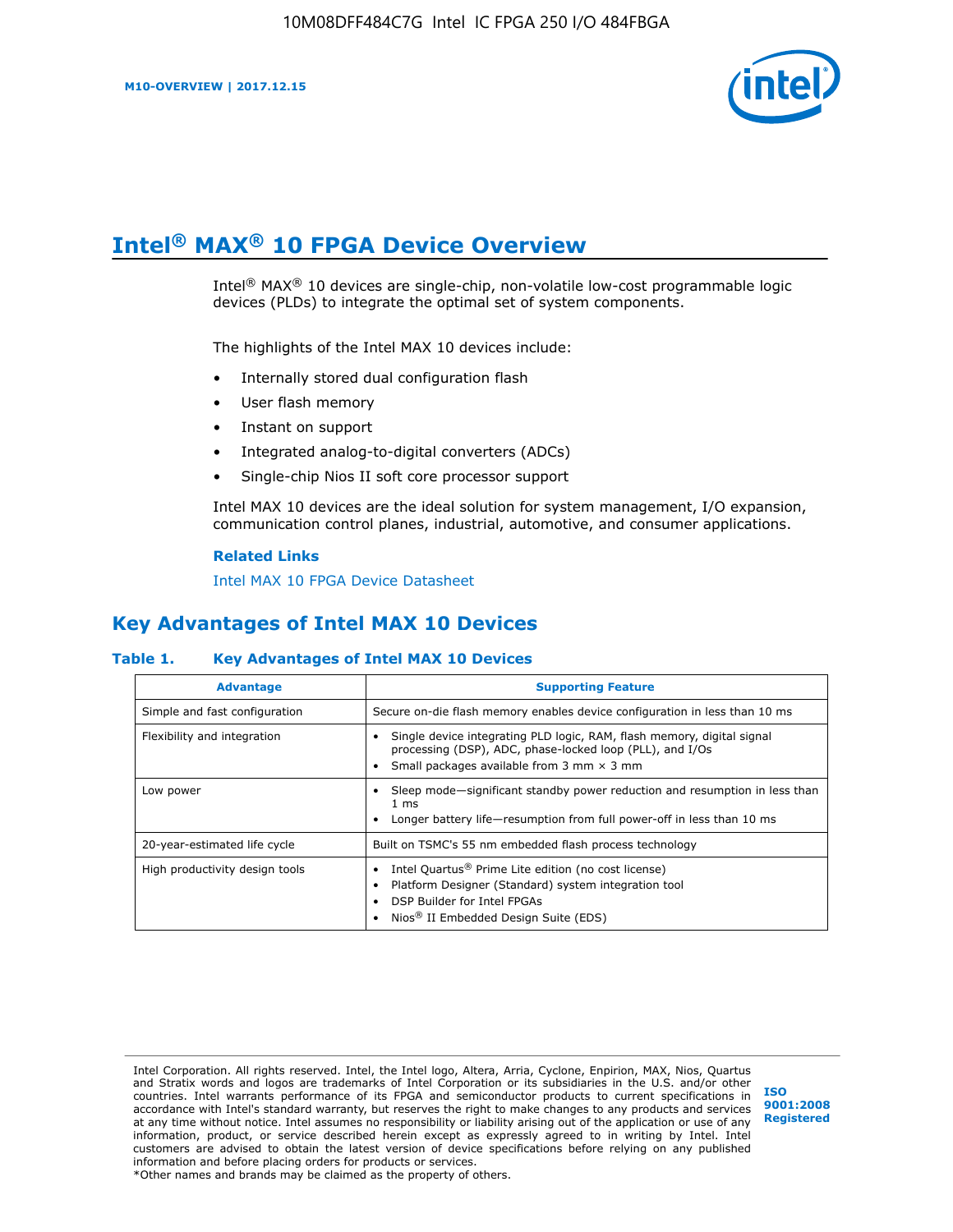

# **Summary of Intel MAX 10 Device Features**

## **Table 2. Summary of Features for Intel MAX 10 Devices**

| <b>Feature</b>                       | <b>Description</b>                                                                                                                                                                                                                                                               |
|--------------------------------------|----------------------------------------------------------------------------------------------------------------------------------------------------------------------------------------------------------------------------------------------------------------------------------|
| Technology                           | 55 nm TSMC Embedded Flash (Flash + SRAM) process technology                                                                                                                                                                                                                      |
| Packaging                            | Low cost, small form factor packages-support multiple packaging<br>technologies and pin pitches<br>Multiple device densities with compatible package footprints for seamless<br>migration between different device densities<br>RoHS6-compliant                                  |
| Core architecture                    | 4-input look-up table (LUT) and single register logic element (LE)<br>LEs arranged in logic array block (LAB)<br>$\bullet$<br>Embedded RAM and user flash memory<br>Clocks and PLLs<br>$\bullet$<br>Embedded multiplier blocks<br>$\bullet$<br>General purpose I/Os<br>$\bullet$ |
| Internal memory blocks               | M9K-9 kilobits (Kb) memory blocks<br>$\bullet$<br>Cascadable blocks to create RAM, dual port, and FIFO functions<br>$\bullet$                                                                                                                                                    |
| User flash memory (UFM)              | User accessible non-volatile storage<br>$\bullet$<br>High speed operating frequency<br>$\bullet$<br>Large memory size<br>High data retention<br>$\bullet$<br>Multiple interface option<br>$\bullet$                                                                              |
| Embedded multiplier blocks           | One $18 \times 18$ or two 9 $\times$ 9 multiplier modes<br>$\bullet$<br>Cascadable blocks enabling creation of filters, arithmetic functions, and image<br>processing pipelines                                                                                                  |
| <b>ADC</b>                           | 12-bit successive approximation register (SAR) type<br>$\bullet$<br>Up to 17 analog inputs<br>$\bullet$<br>Cumulative speed up to 1 million samples per second (MSPS)<br>Integrated temperature sensing capability                                                               |
| Clock networks                       | Global clocks support<br>$\bullet$<br>High speed frequency in clock network                                                                                                                                                                                                      |
| Internal oscillator                  | Built-in internal ring oscillator                                                                                                                                                                                                                                                |
| PLLs                                 | Analog-based<br>Low jitter<br>$\bullet$<br>High precision clock synthesis<br>Clock delay compensation<br>$\bullet$<br>Zero delay buffering<br>$\bullet$<br>Multiple output taps<br>٠                                                                                             |
| General-purpose I/Os (GPIOs)         | Multiple I/O standards support<br>$\bullet$<br>On-chip termination (OCT)<br>$\bullet$<br>Up to 830 megabits per second (Mbps) LVDS receiver, 800 Mbps LVDS<br>transmitter                                                                                                        |
| External memory interface (EMIF) (1) | Supports up to 600 Mbps external memory interfaces:<br>continued                                                                                                                                                                                                                 |

<sup>(1)</sup> EMIF is only supported in selected Intel MAX 10 device density and package combinations. Refer to the *External Memory Interface User Guide* for more information.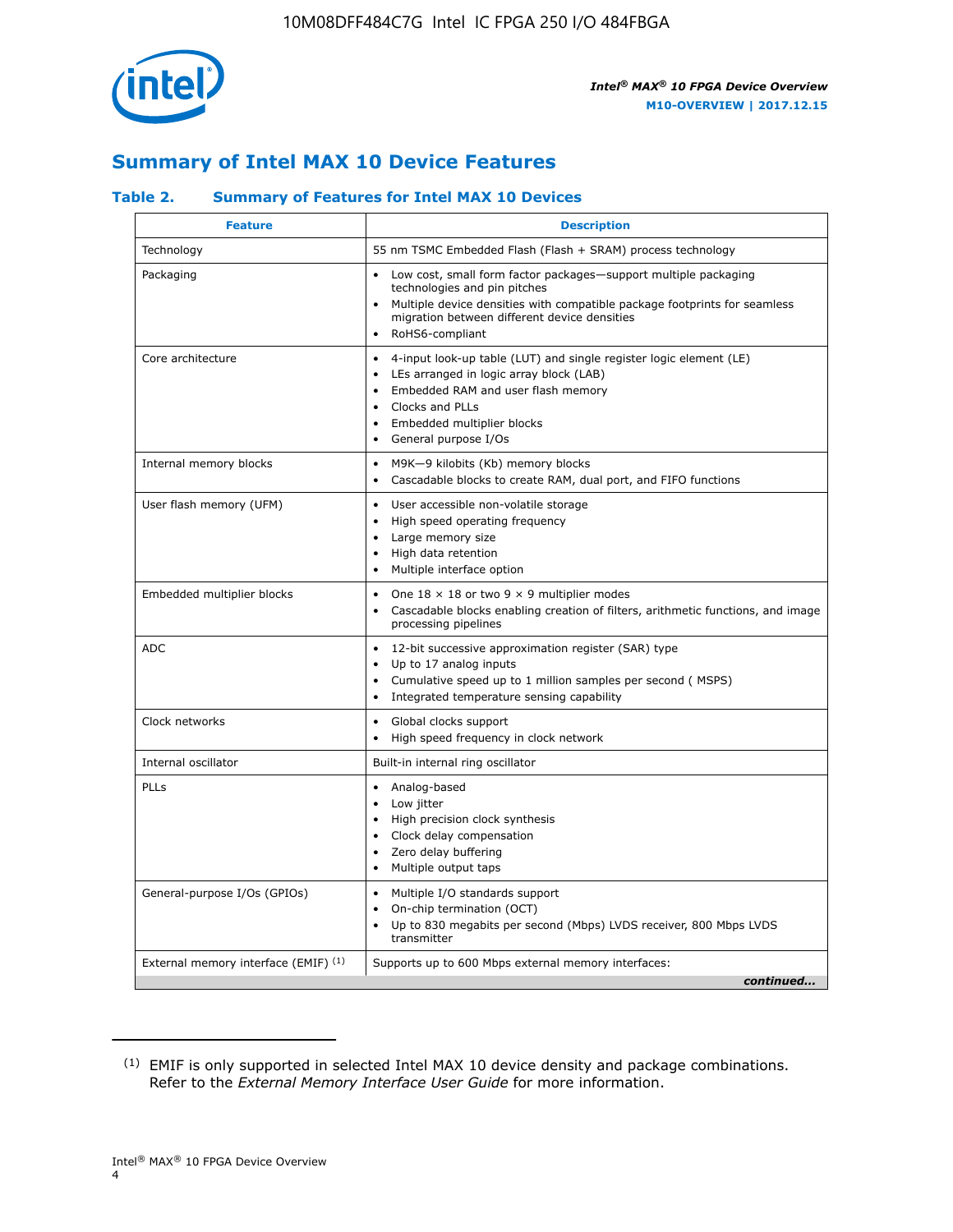

| <b>Feature</b>                | <b>Description</b>                                                                                                                                                                                                                                                                                                                                                                                                          |  |  |  |
|-------------------------------|-----------------------------------------------------------------------------------------------------------------------------------------------------------------------------------------------------------------------------------------------------------------------------------------------------------------------------------------------------------------------------------------------------------------------------|--|--|--|
|                               | DDR3, DDR3L, DDR2, LPDDR2 (on 10M16, 10M25, 10M40, and 10M50.)<br>SRAM (Hardware support only)<br><i>Note:</i> For 600 Mbps performance, -6 device speed grade is required.<br>Performance varies according to device grade (commercial, industrial, or<br>automotive) and device speed grade $(-6 \text{ or } -7)$ . Refer to the <i>Intel MAX</i><br>10 FPGA Device Datasheet or External Memory Interface Spec Estimator |  |  |  |
|                               | for more details.                                                                                                                                                                                                                                                                                                                                                                                                           |  |  |  |
| Configuration                 | Internal configuration<br>JTAG<br>٠<br>Advanced Encryption Standard (AES) 128-bit encryption and compression<br>options<br>Flash memory data retention of 20 years at 85 °C                                                                                                                                                                                                                                                 |  |  |  |
| Flexible power supply schemes | Single- and dual-supply device options<br>Dynamically controlled input buffer power down<br>Sleep mode for dynamic power reduction                                                                                                                                                                                                                                                                                          |  |  |  |

# **Intel MAX 10 Device Ordering Information**

#### **Figure 1. Sample Ordering Code and Available Options for Intel MAX 10 Devices**



*Note:* The –I6 and –A6 speed grades of the Intel MAX 10 FPGA devices are not available by default in the Intel Quartus Prime software. Contact your local Intel sales representatives for support.

#### **Related Links**

#### [Intel FPGA Product Selector](http://www.altera.com/products/selector/psg-selector.html)

Provides the latest information about Intel FPGAs.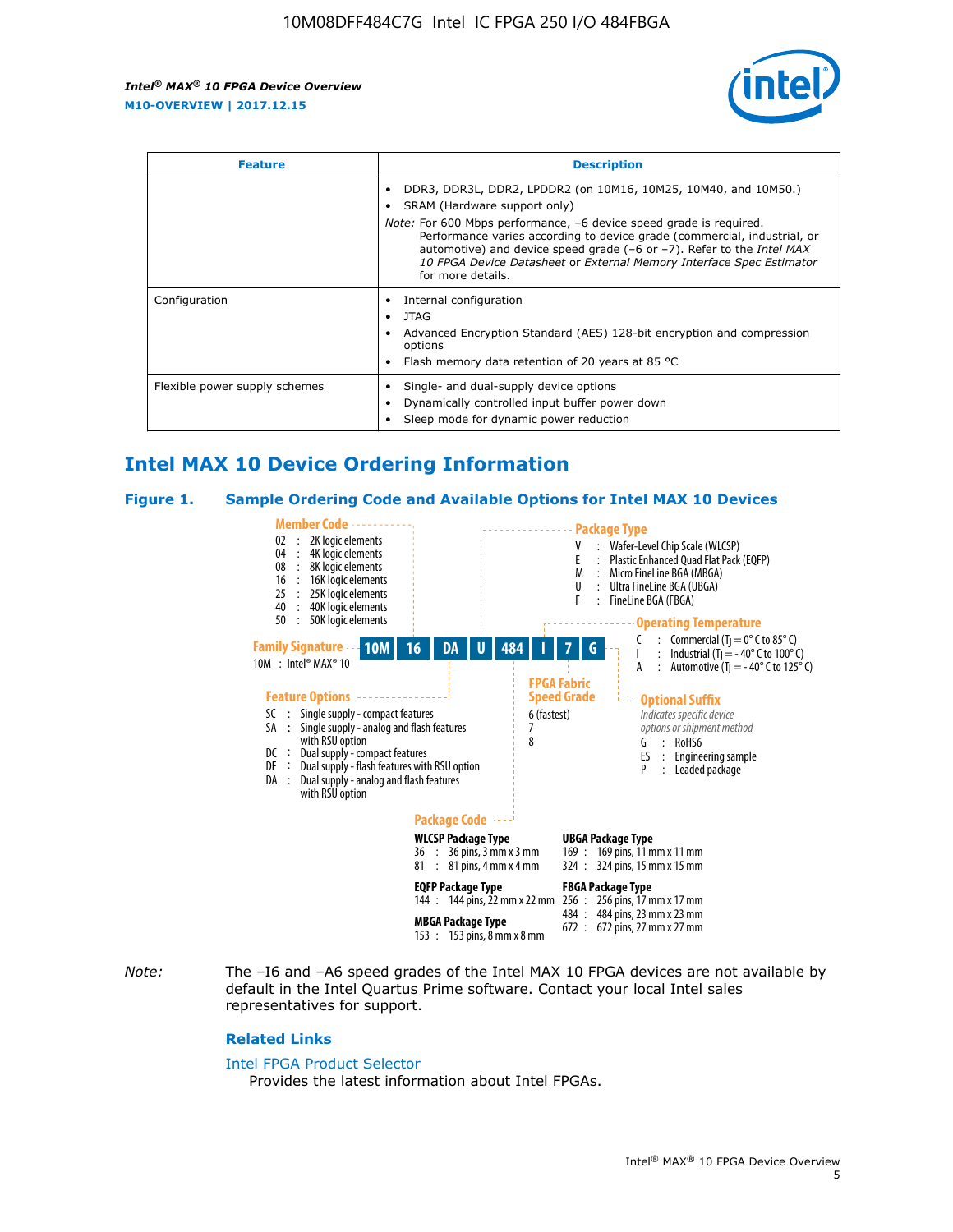

## **Intel MAX 10 Device Feature Options**

## **Table 3. Feature Options for Intel MAX 10 Devices**

| <b>Option</b> | <b>Feature</b>                                                                                                                                                                          |
|---------------|-----------------------------------------------------------------------------------------------------------------------------------------------------------------------------------------|
| Compact       | Devices with core architecture featuring single configuration image with self-configuration capability                                                                                  |
| Flash         | Devices with core architecture featuring:<br>Dual configuration image with self-configuration capability<br>Remote system upgrade capability<br>Memory initialization                   |
| Analog        | Devices with core architecture featuring:<br>Dual configuration image with self-configuration capability<br>Remote system upgrade capability<br>Memory initialization<br>Integrated ADC |

# **Intel MAX 10 Device Maximum Resources**

## **Table 4. Maximum Resource Counts for Intel MAX 10 Devices**

|                           | <b>Resource</b>              | <b>Device</b>  |              |              |                |                |              |                |
|---------------------------|------------------------------|----------------|--------------|--------------|----------------|----------------|--------------|----------------|
|                           |                              | <b>10M02</b>   | <b>10M04</b> | <b>10M08</b> | <b>10M16</b>   | <b>10M25</b>   | <b>10M40</b> | <b>10M50</b>   |
|                           | Logic Elements (LE) (K)      | $\overline{2}$ | 4            | 8            | 16             | 25             | 40           | 50             |
| M9K Memory (Kb)           |                              | 108            | 189          | 378          | 549            | 675            | 1,260        | 1,638          |
|                           | User Flash Memory (Kb) (2)   | 96             | 1,248        | 1,376        | 2,368          | 3,200          | 5,888        | 5,888          |
| $18 \times 18$ Multiplier |                              | 16             | 20           | 24           | 45             | 55             | 125          | 144            |
| <b>PLL</b>                |                              | 2              | 2            | 2            | $\overline{4}$ | $\overline{4}$ | 4            | $\overline{4}$ |
| GPIO                      |                              | 246            | 246          | 250          | 320            | 360            | 500          | 500            |
| <b>LVDS</b>               | Dedicated<br>Transmitter     | 15             | 15           | 15           | 22             | 24             | 30           | 30             |
|                           | Emulated<br>Transmitter      | 114            | 114          | 116          | 151            | 171            | 241          | 241            |
|                           | Dedicated Receiver           | 114            | 114          | 116          | 151            | 171            | 241          | 241            |
|                           | Internal Configuration Image | $\mathbf{1}$   | 2            | 2            | $\overline{2}$ | 2              | 2            | $\overline{2}$ |
| <b>ADC</b>                |                              |                | 1            | 1            | $\mathbf{1}$   | 2              | 2            | 2              |

<sup>(2)</sup> The maximum possible value including user flash memory and configuration flash memory. For more information, refer to [Intel MAX 10 User Flash Memory User Guide](https://www.altera.com/documentation/vgo1395753117436.html#vgo1395811844282).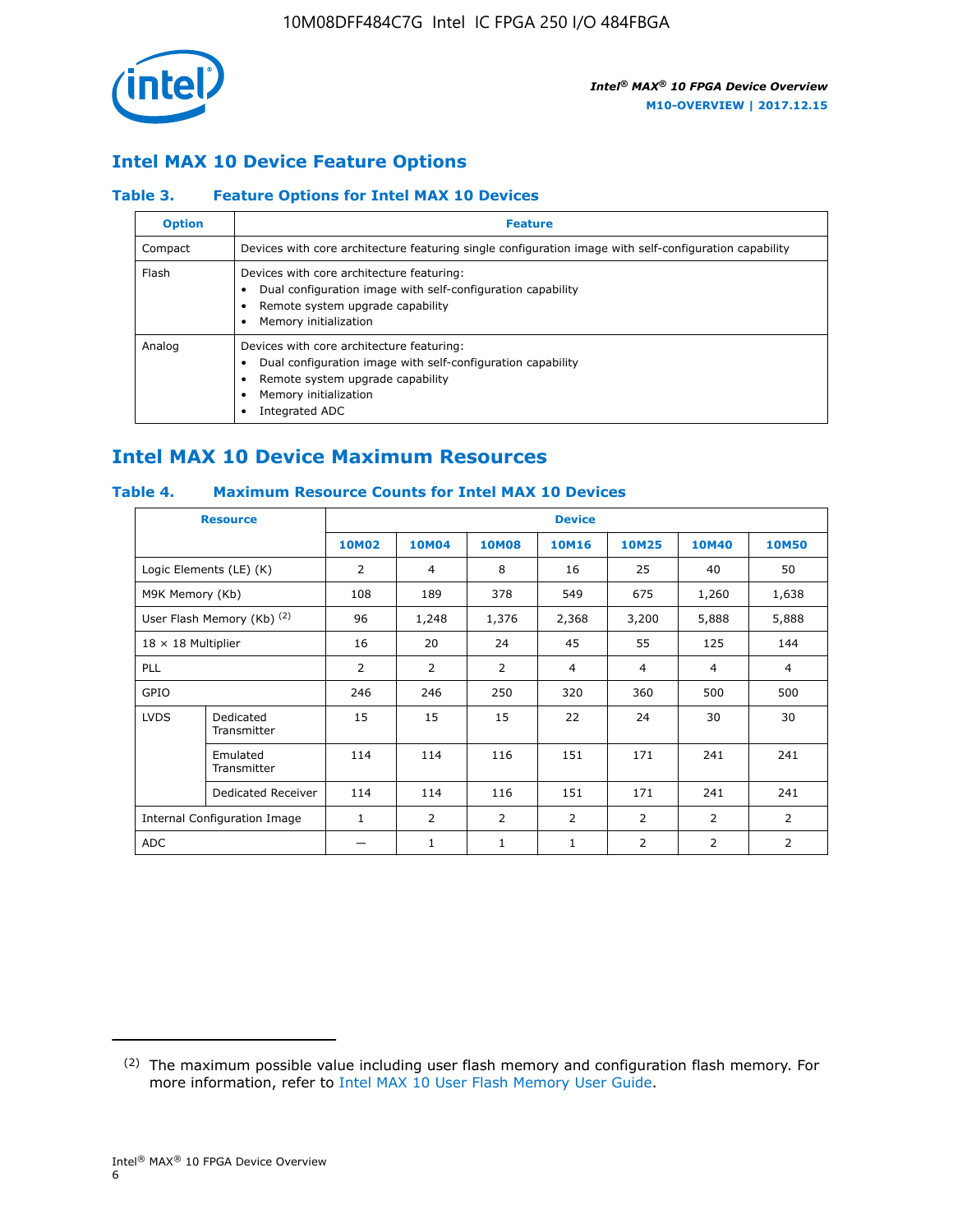

# **Intel MAX 10 Devices I/O Resources Per Package**

## **Table 5. Package Plan for Intel MAX 10 Single Power Supply Devices**

| <b>Device</b> |                   | <b>Package</b>                     |                      |                                      |                                      |  |  |  |
|---------------|-------------------|------------------------------------|----------------------|--------------------------------------|--------------------------------------|--|--|--|
|               | <b>Type</b>       | M153<br>153-pin MBGA               | U169<br>169-pin UBGA | <b>U324</b><br>324-pin UBGA          | E144<br>144-pin EQFP                 |  |  |  |
|               | <b>Size</b>       | $8 \text{ mm} \times 8 \text{ mm}$ | 11 mm $\times$ 11 mm | $15 \text{ mm} \times 15 \text{ mm}$ | $22 \text{ mm} \times 22 \text{ mm}$ |  |  |  |
|               | <b>Ball Pitch</b> | $0.5$ mm                           | $0.8$ mm             | $0.8$ mm                             | $0.5$ mm                             |  |  |  |
| 10M02         |                   | 112                                | 130                  | 246                                  | 101                                  |  |  |  |
| 10M04         |                   | 112                                | 130                  | 246                                  | 101                                  |  |  |  |
| 10M08         |                   | 112                                | 130                  | 246                                  | 101                                  |  |  |  |
| 10M16         |                   |                                    | 130                  | 246                                  | 101                                  |  |  |  |
| 10M25         |                   |                                    |                      |                                      | 101                                  |  |  |  |
| 10M40         |                   |                                    |                      |                                      | 101                                  |  |  |  |
| 10M50         |                   |                                    |                      |                                      | 101                                  |  |  |  |

## **Table 6. Package Plan for Intel MAX 10 Dual Power Supply Devices**

| <b>Device</b> |                   | <b>Package</b> |                                                |                                                                    |                         |                             |                             |  |
|---------------|-------------------|----------------|------------------------------------------------|--------------------------------------------------------------------|-------------------------|-----------------------------|-----------------------------|--|
|               | <b>Type</b>       | <b>V36</b>     | <b>V81</b>                                     | <b>U324</b><br>36-pin WLCSP 81-pin WLCSP 324-pin UBGA 256-pin FBGA | <b>F256</b>             | <b>F484</b><br>484-pin FBGA | <b>F672</b><br>672-pin FBGA |  |
|               | <b>Size</b>       |                | $3$ mm $\times$ 3 mm $ 4$ mm $\times$ 4 mm $ $ | 15 mm $\times$ 15<br>mm                                            | 17 mm $\times$ 17<br>mm | $23$ mm $\times$ 23<br>mm   | $27$ mm $\times$ 27<br>mm   |  |
|               | <b>Ball Pitch</b> | $0.4$ mm       | $0.4$ mm                                       | $0.8$ mm                                                           | 1.0 <sub>mm</sub>       | 1.0 <sub>mm</sub>           | 1.0 <sub>mm</sub>           |  |
| 10M02         |                   | 27             |                                                | 160                                                                |                         |                             |                             |  |
| 10M04         |                   |                |                                                | 246                                                                | 178                     |                             |                             |  |
| 10M08         |                   |                | 56                                             | 246                                                                | 178                     | 250                         |                             |  |
| 10M16         |                   |                |                                                | 246                                                                | 178                     | 320                         |                             |  |
| 10M25         |                   |                |                                                |                                                                    | 178                     | 360                         |                             |  |
| 10M40         |                   |                |                                                |                                                                    | 178                     | 360                         | 500                         |  |
| 10M50         |                   |                |                                                |                                                                    | 178                     | 360                         | 500                         |  |

## **Related Links**

- [Intel MAX 10 General Purpose I/O User Guide](https://www.altera.com/documentation/sam1393999966669.html#sam1394000084476)
- [Intel MAX 10 High-Speed LVDS I/O User Guide](https://www.altera.com/documentation/sam1394433606063.html#sam1394433911642)

# **Intel MAX 10 Vertical Migration Support**

Vertical migration supports the migration of your design to other Intel MAX 10 devices of different densities in the same package with similar I/O and ADC resources.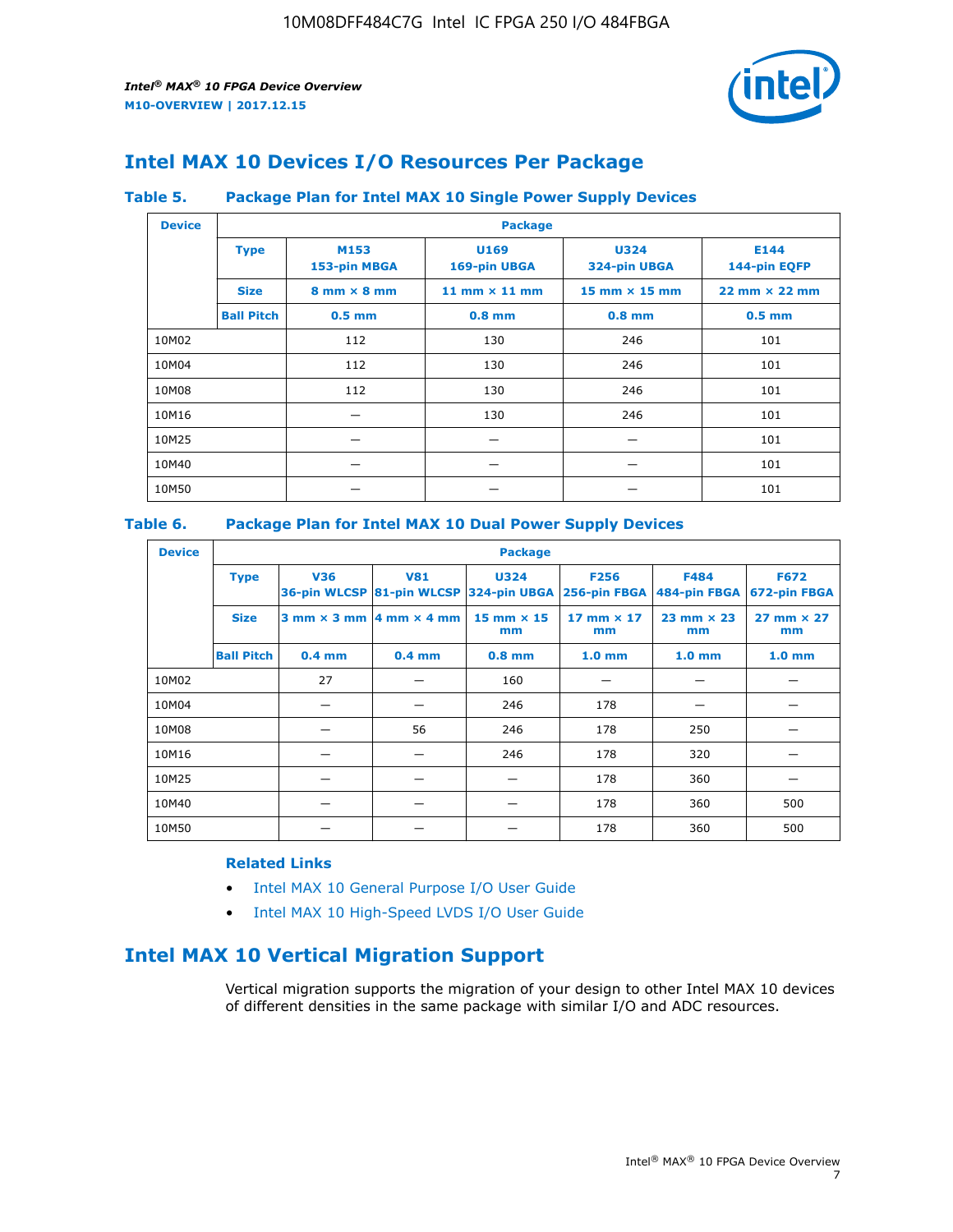

## **Intel MAX 10 I/O Vertical Migration Support**

#### **Figure 2. Migration Capability Across Intel MAX 10 Devices**

- The arrows indicate the migration paths. The devices included in each vertical migration path are shaded. Non-migratable devices are omitted. Some packages have several migration paths. Devices with lesser I/O resources in the same path have lighter shades.
- To achieve the full I/O migration across product lines in the same migration path, restrict I/Os usage to match the product line with the lowest I/O count.

|               | <b>Package</b>                   |            |      |      |             |                  |                                    |      |      |
|---------------|----------------------------------|------------|------|------|-------------|------------------|------------------------------------|------|------|
| <b>Device</b> | <b>V36</b>                       | <b>V81</b> | M153 | U169 | <b>U324</b> | F <sub>256</sub> | E144                               | F484 | F672 |
| 10M02         |                                  |            |      |      | 7           |                  |                                    |      |      |
| 10M04         |                                  |            |      |      |             |                  |                                    |      |      |
| 10M08         |                                  |            |      |      |             |                  |                                    |      |      |
| 10M16         |                                  |            |      |      |             |                  |                                    |      |      |
| 10M25         |                                  |            |      |      |             |                  |                                    |      |      |
| 10M40         |                                  |            |      |      |             |                  |                                    |      |      |
| 10M50         |                                  |            |      |      |             |                  |                                    |      |      |
|               | <b>Dual Power Supply Devices</b> |            |      |      |             |                  | <b>Single Power Supply Devices</b> |      |      |

*Note:* To verify the pin migration compatibility, use the Pin Migration View window in the Intel Quartus Prime software Pin Planner.

## **Intel MAX 10 ADC Vertical Migration Support**

### **Figure 3. ADC Vertical Migration Across Intel MAX 10 Devices**

The arrows indicate the ADC migration paths. The devices included in each vertical migration path are shaded.

|                                                                                                                                                                                                                         | Package |      |      |                  |      |      |      |  |  |
|-------------------------------------------------------------------------------------------------------------------------------------------------------------------------------------------------------------------------|---------|------|------|------------------|------|------|------|--|--|
| <b>Device</b>                                                                                                                                                                                                           | M153    | U169 | U324 | F <sub>256</sub> | E144 | F484 | F672 |  |  |
| 10M04                                                                                                                                                                                                                   |         |      |      |                  |      |      |      |  |  |
| 10M08                                                                                                                                                                                                                   |         |      |      |                  |      |      |      |  |  |
| 10M16                                                                                                                                                                                                                   |         |      |      |                  |      |      |      |  |  |
| 10M25                                                                                                                                                                                                                   |         |      |      |                  |      |      |      |  |  |
| 10M40                                                                                                                                                                                                                   |         |      |      |                  |      |      |      |  |  |
| 10M50                                                                                                                                                                                                                   |         |      |      |                  |      |      |      |  |  |
| Dual ADC Device: Each ADC (ADC1 and ADC2) supports 1 dedicated analog input pin and 8 dual function pins.<br><b>Single ADC Device:</b> Single ADC that supports 1 dedicated analog input pin and 16 dual function pins. |         |      |      |                  |      |      |      |  |  |

**Single ADC Device:** Single ADC that supports 1 dedicated analog input pin and 8 dual function pins.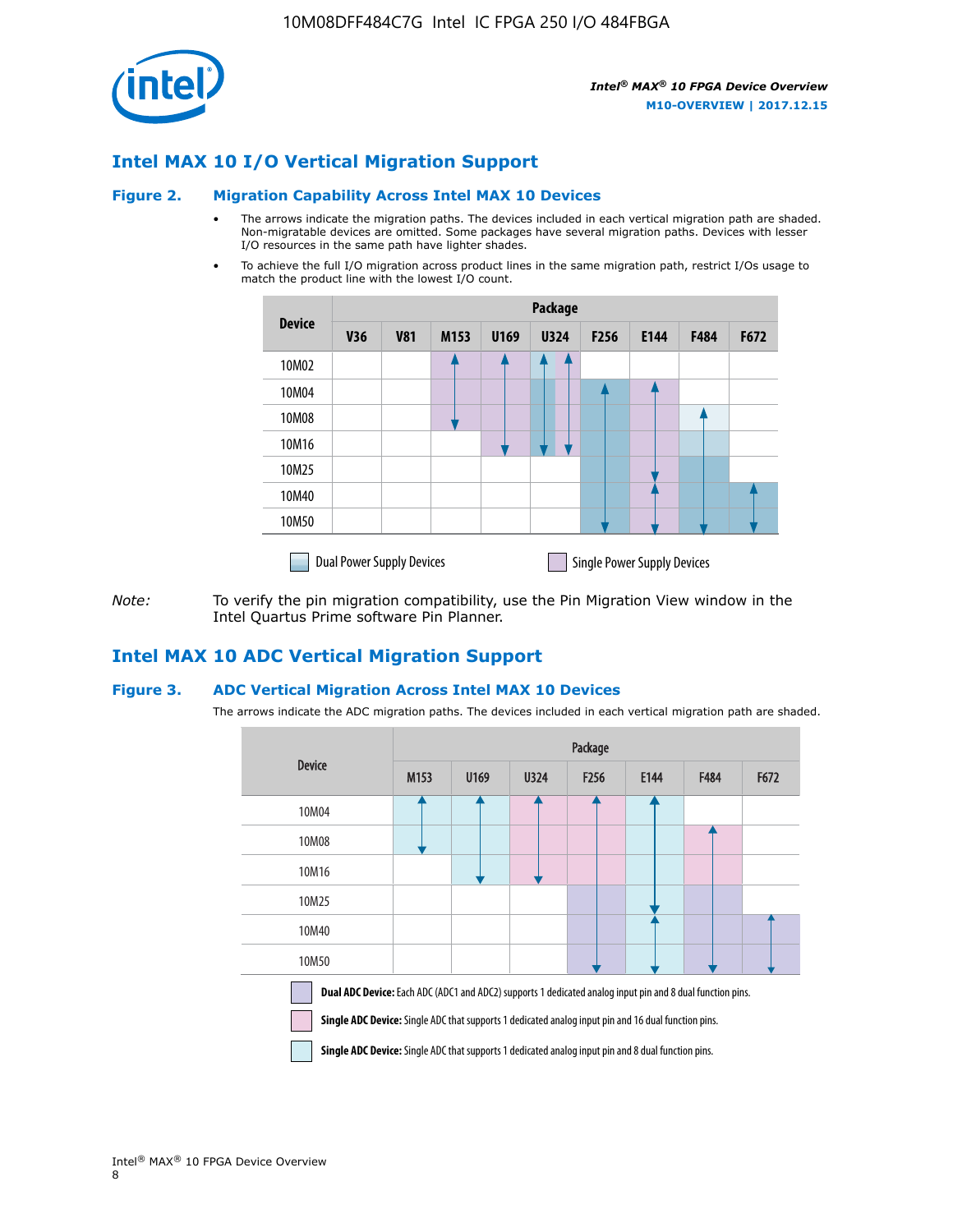

## **Table 7. Pin Migration Conditions for ADC Migration**

| <b>Source</b>     | <b>Target</b>     | <b>Migratable Pins</b>                                                                                            |
|-------------------|-------------------|-------------------------------------------------------------------------------------------------------------------|
| Single ADC device | Single ADC device | You can migrate all ADC input pins                                                                                |
| Dual ADC device   | Dual ADC device   |                                                                                                                   |
| Single ADC device | Dual ADC device   | One dedicated analog input pin.                                                                                   |
| Dual ADC device   | Single ADC device | Eight dual function pins from the ADC1 block of the<br>٠<br>source device to the ADC1 block of the target device. |

# **Logic Elements and Logic Array Blocks**

The LAB consists of 16 logic elements (LE) and a LAB-wide control block. An LE is the smallest unit of logic in the Intel MAX 10 device architecture. Each LE has four inputs, a four-input look-up table (LUT), a register, and output logic. The four-input LUT is a function generator that can implement any function with four variables.

### **Figure 4. Intel MAX 10 Device Family LEs**



## **Analog-to-Digital Converter**

Intel MAX 10 devices feature up to two ADCs. You can use the ADCs to monitor many different signals, including on-chip temperature.

#### **Table 8. ADC Features**

| <b>Feature</b>             | <b>Description</b>                                                                                                                                                                                  |
|----------------------------|-----------------------------------------------------------------------------------------------------------------------------------------------------------------------------------------------------|
| 12-bit resolution          | Translates analog signal to digital data for information processing, computing,<br>data transmission, and control systems<br>Provides a 12-bit digital representation of the observed analog signal |
| Up to 1 MSPS sampling rate | Monitors single-ended external inputs with a cumulative sampling rate of 25<br>kilosamples per second to 1 MSPS in normal mode                                                                      |
|                            |                                                                                                                                                                                                     |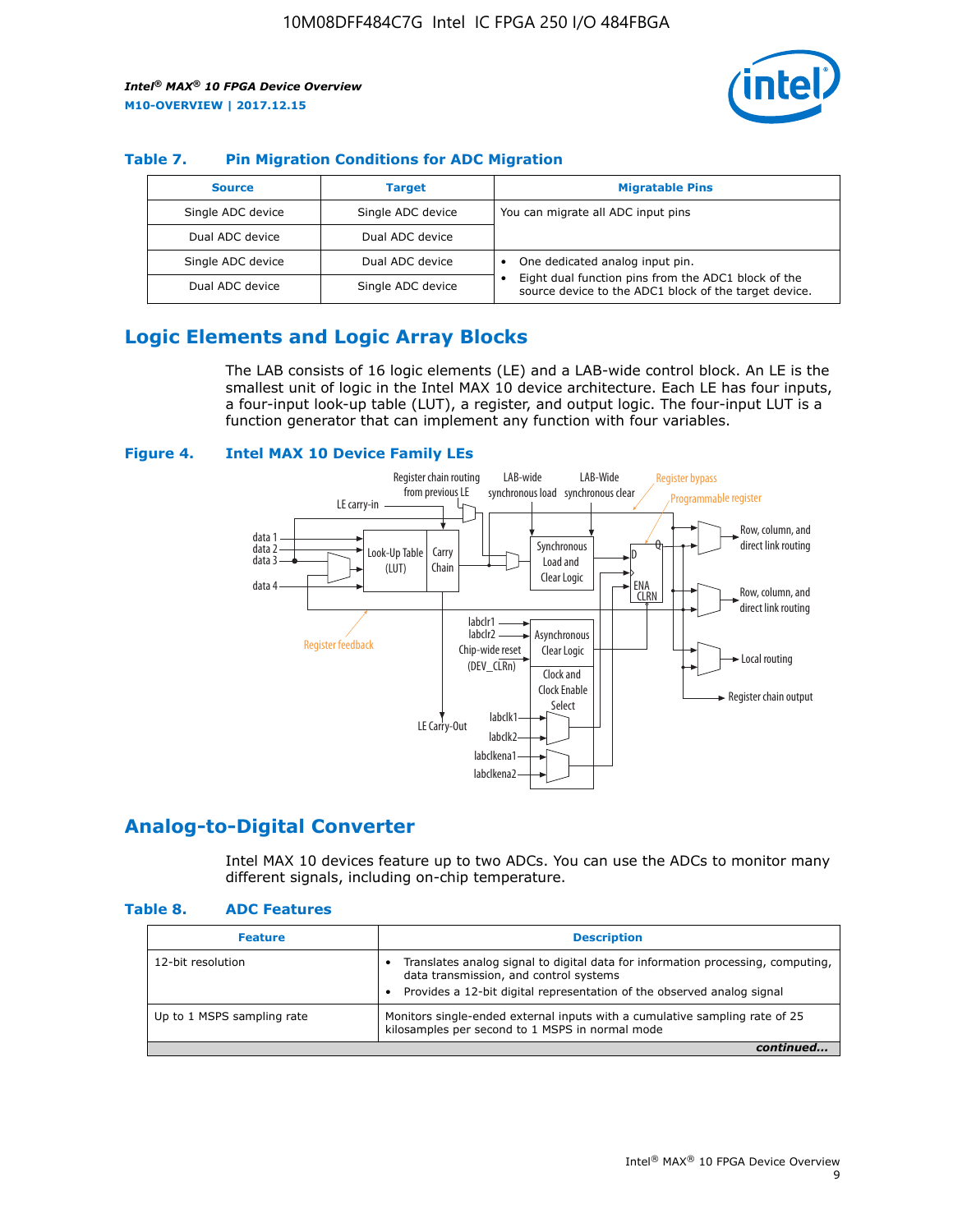

| <b>Feature</b>                                                  | <b>Description</b>                                                                                                                         |
|-----------------------------------------------------------------|--------------------------------------------------------------------------------------------------------------------------------------------|
| Up to 17 single-ended external inputs<br>for single ADC devices | One dedicated analog and 16 dual function input pins                                                                                       |
| Up to 18 single-ended external inputs<br>for dual ADC devices   | One dedicated analog and eight dual-function input pins in each ADC block<br>٠<br>Simultaneous measurement capability for dual ADC devices |
| On-chip temperature sensor                                      | Monitors external temperature data input with a sampling rate of up to 50<br>kilosamples per second                                        |

## **User Flash Memory**

The user flash memory (UFM) block in Intel MAX 10 devices stores non-volatile information.

UFM provides an ideal storage solution that you can access using Avalon Memory-Mapped (Avalon-MM) slave interface protocol.

#### **Table 9. UFM Features**

| <b>Features</b>     | <b>Capacity</b>                                                             |
|---------------------|-----------------------------------------------------------------------------|
| Endurance           | Counts to at least 10,000 program/erase cycles                              |
| Data retention      | 20 years at 85 °C<br>٠<br>10 years at 100 °C<br>$\bullet$                   |
| Operating frequency | Maximum 116 MHz for parallel interface and 7.25 MHz for<br>serial interface |
| Data length         | Stores data up to 32 bits length in parallel                                |

## **Embedded Multipliers and Digital Signal Processing Support**

Intel MAX 10 devices support up to 144 embedded multiplier blocks. Each block supports one individual  $18 \times 18$ -bit multiplier or two individual  $9 \times 9$ -bit multipliers.

With the combination of on-chip resources and external interfaces in Intel MAX 10 devices, you can build DSP systems with high performance, low system cost, and low power consumption.

You can use the Intel MAX 10 device on its own or as a DSP device co-processor to improve price-to-performance ratios of DSP systems.

You can control the operation of the embedded multiplier blocks using the following options:

- Parameterize the relevant IP cores with the Intel Quartus Prime parameter editor
- Infer the multipliers directly with VHDL or Verilog HDL

System design features provided for Intel MAX 10 devices: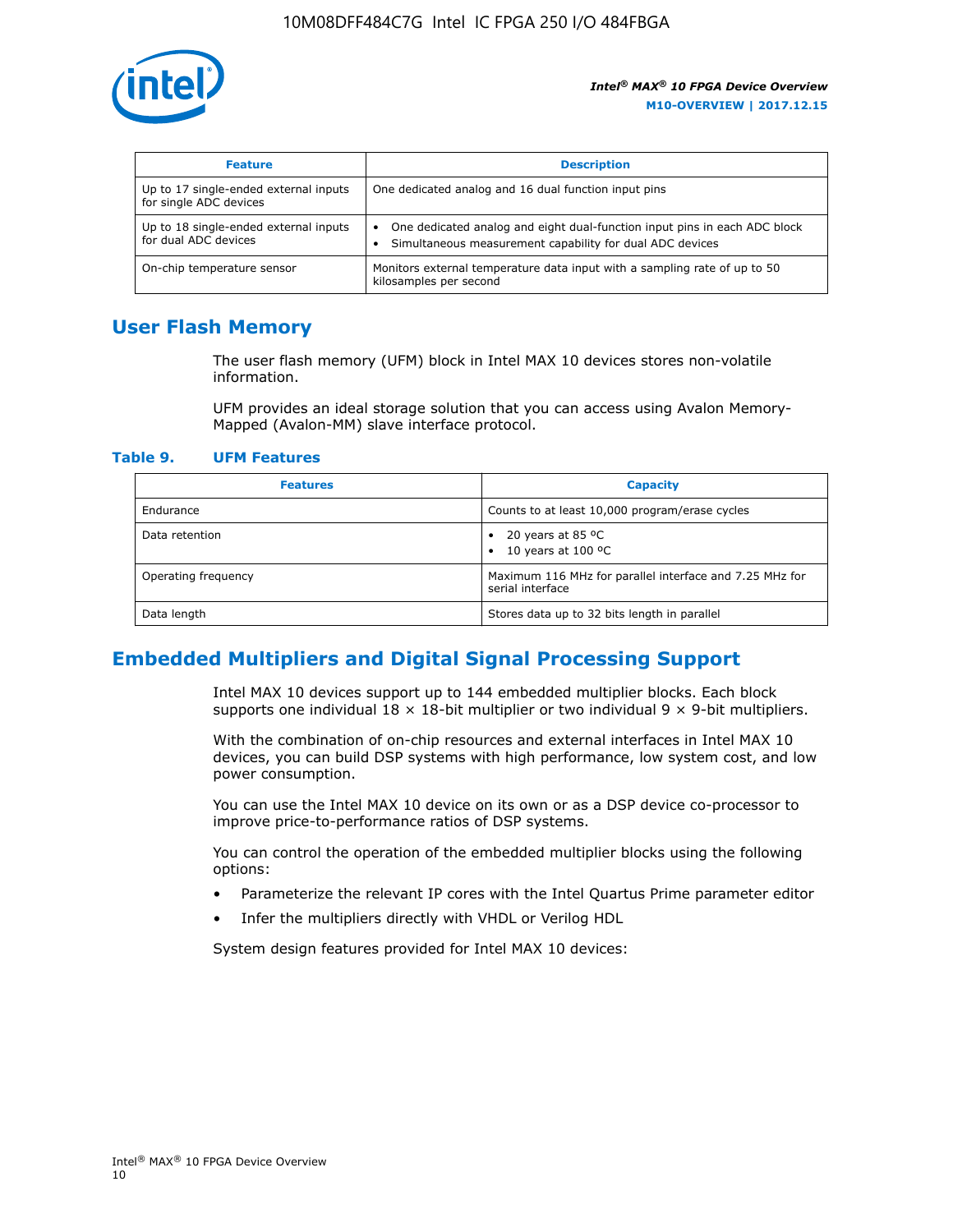

- DSP IP cores:
	- Common DSP processing functions such as finite impulse response (FIR), fast Fourier transform (FFT), and numerically controlled oscillator (NCO) functions
	- Suites of common video and image processing functions
- Complete reference designs for end-market applications
- DSP Builder for Intel FPGAs interface tool between the Intel Quartus Prime software and the MathWorks Simulink and MATLAB design environments
- DSP development kits

## **Embedded Memory Blocks**

The embedded memory structure consists of M9K memory blocks columns. Each M9K memory block of a Intel MAX 10 device provides 9 Kb of on-chip memory capable of operating at up to 284 MHz. The embedded memory structure consists of M9K memory blocks columns. Each M9K memory block of a Intel MAX 10 device provides 9 Kb of on-chip memory. You can cascade the memory blocks to form wider or deeper logic structures.

You can configure the M9K memory blocks as RAM, FIFO buffers, or ROM.

The Intel MAX 10 device memory blocks are optimized for applications such as high throughput packet processing, embedded processor program, and embedded data storage.

| <b>Operation Modes</b> | <b>Port Widths</b>                                                            |
|------------------------|-------------------------------------------------------------------------------|
| Single port            | $x1, x2, x4, x8, x9, x16, x18, x32, and x36$                                  |
| Simple dual port       | $x1, x2, x4, x8, x9, x16, x18, x32, and x36$                                  |
| True dual port         | $\times1, \times2, \times4, \times8, \times9, \times16, \text{and } \times18$ |

#### **Table 10. M9K Operation Modes and Port Widths**

# **Clocking and PLL**

Intel MAX 10 devices offer the following resources: global clock (GCLK) networks and phase-locked loops (PLLs) with a 116-MHz built-in oscillator.

Intel MAX 10 devices support up to 20 global clock (GCLK) networks with operating frequency up to 450 MHz. The GCLK networks have high drive strength and low skew.

The PLLs provide robust clock management and synthesis for device clock management, external system clock management, and I/O interface clocking. The high precision and low jitter PLLs offers the following features:

- Reduction in the number of oscillators required on the board
- Reduction in the device clock pins through multiple clock frequency synthesis from a single reference clock source
- Frequency synthesis
- On-chip clock de-skew
- Jitter attenuation
- Dynamic phase-shift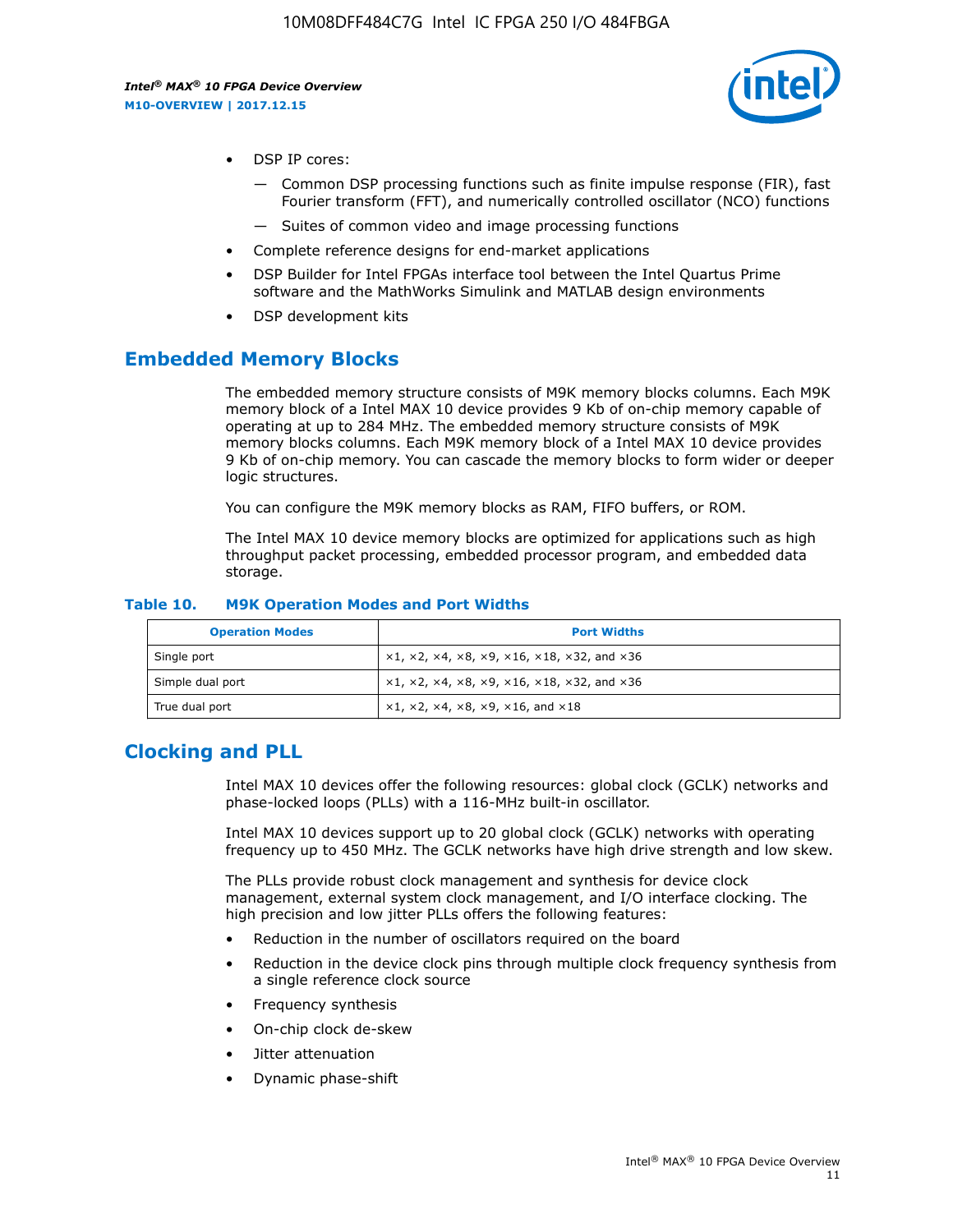

- Zero delay buffer
- Counter reconfiguration
- Bandwidth reconfiguration
- Programmable output duty cycle
- PLL cascading
- Reference clock switchover
- Driving of the ADC block

# **FPGA General Purpose I/O**

The Intel MAX 10 I/O buffers support a range of programmable features.

These features increase the flexibility of I/O utilization and provide an alternative to reduce the usage of external discrete components such as a pull-up resistor and a PCI clamp diode.

# **External Memory Interface**

Dual-supply Intel MAX 10 devices feature external memory interfaces solution that uses the I/O elements on the right side of the devices together with the UniPHY IP.

With this solution, you can create external memory interfaces to 16-bit SDRAM components with error correction coding (ECC).

*Note:* The external memory interface feature is available only for dual-supply Intel MAX 10 devices.

### **Table 11. External Memory Interface Performance**

| <b>External Memory</b><br>Interface <sup>(3)</sup> | <b>I/O Standard</b> | <b>Maximum Width</b> | <b>Maximum Frequency (MHz)</b> |
|----------------------------------------------------|---------------------|----------------------|--------------------------------|
| <b>DDR3 SDRAM</b>                                  | SSTL-15             | 16 bit $+8$ bit ECC  | 303                            |
| <b>DDR3L SDRAM</b>                                 | SSTL-135            | 16 bit $+8$ bit ECC  | 303                            |
| <b>DDR2 SDRAM</b>                                  | SSTL-18             | 16 bit $+8$ bit ECC  | 200                            |
| LPDDR2 SDRAM                                       | $H SUL-12$          | 16 bit without ECC   | 200(4)                         |

## **Related Links**

[External Memory Interface Spec Estimator](http://www.altera.com/technology/memory/estimator/mem-emif-index.html)

Provides a parametric tool that allows you to find and compare the performance of the supported external memory interfaces in Intel FPGAs.

 $(3)$  The device hardware supports SRAM. Use your own design to interface with SRAM devices.

 $(4)$  To achieve the specified performance, constrain the memory device I/O and core power supply variation to within ±3%. By default, the frequency is 167 MHz.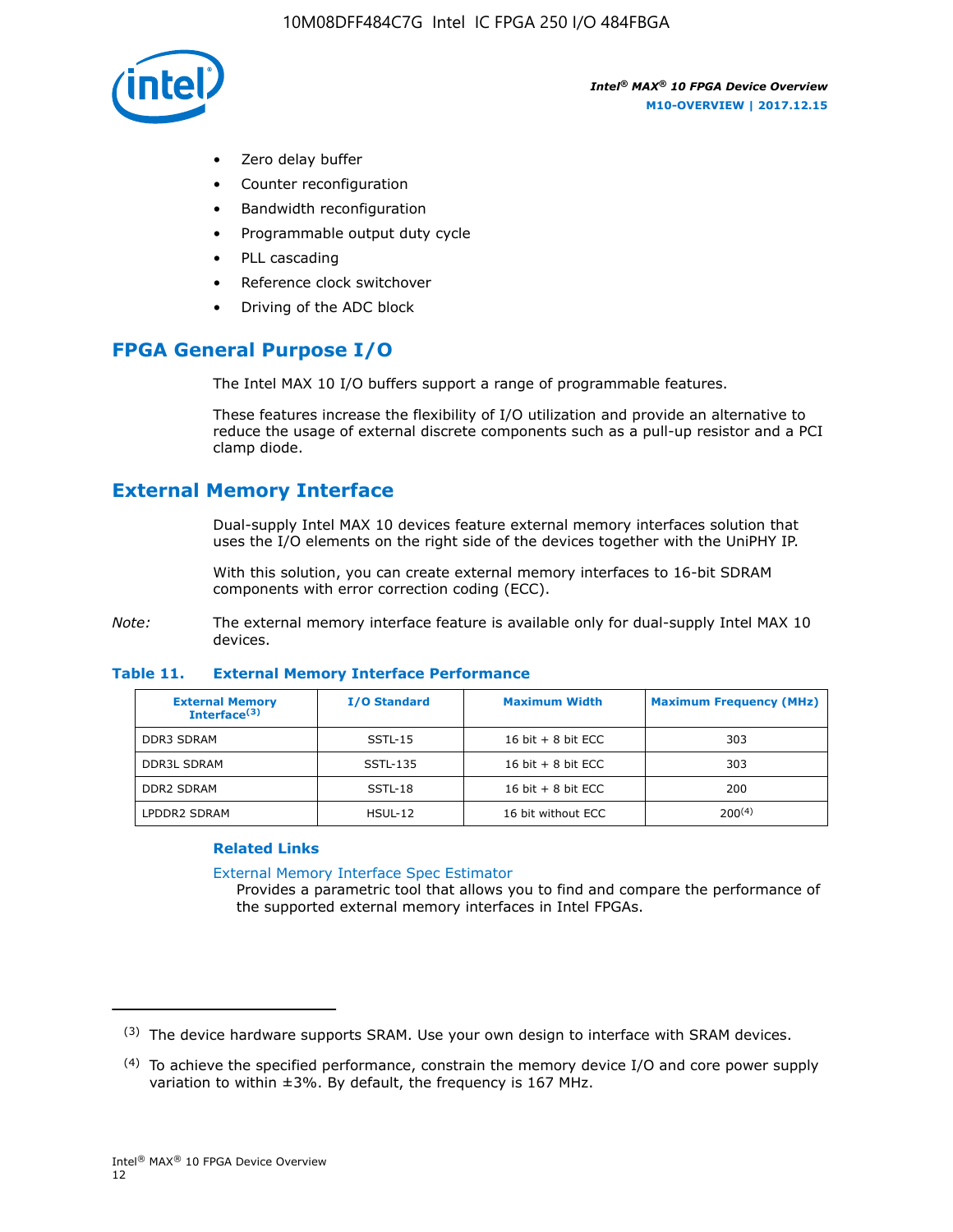

# **Configuration**

## **Table 12. Configuration Features**

| <b>Feature</b>                    | <b>Description</b>                                                                                                                                                                       |
|-----------------------------------|------------------------------------------------------------------------------------------------------------------------------------------------------------------------------------------|
| Dual configuration                | Stores two configuration images in the configuration flash memory (CFM)<br>Selects the first configuration image to load using the CONFIG SEL pin                                        |
| Design security                   | Supports 128-bit key with non-volatile key programming<br>Limits access of the JTAG instruction during power-up in the JTAG secure mode<br>Unique device ID for each Intel MAX 10 device |
| <b>SEU Mitigation</b>             | Auto-detects cyclic redundancy check (CRC) errors during configuration<br>Provides optional CRC error detection and identification in user mode                                          |
| Dual-purpose configuration<br>pin | Functions as configuration pins prior to user mode<br>$\bullet$<br>Provides options to be used as configuration pin or user I/O pin in user mode                                         |
| Configuration data<br>compression | Decompresses the compressed configuration bitstream data in real-time during<br>configuration<br>Reduces the size of configuration image stored in the CFM                               |
| Instant-on                        | Provides the fastest power-up mode for Intel MAX 10 devices.                                                                                                                             |

#### **Table 13. Configuration Schemes for Intel MAX 10 Devices**

| <b>Configuration Scheme</b>   | <b>Compression</b>       | <b>Encryption</b> | <b>Dual Image</b><br><b>Configuration</b> | <b>Data Width</b> |
|-------------------------------|--------------------------|-------------------|-------------------------------------------|-------------------|
| <b>Internal Configuration</b> | Yes                      | Yes               | Yes                                       |                   |
| <b>JTAG</b>                   | $\overline{\phantom{a}}$ |                   | -                                         |                   |

## **Power Management**

## **Table 14. Power Options**

| <b>Power Options</b>                  | <b>Advantage</b>                                                                                                                   |  |
|---------------------------------------|------------------------------------------------------------------------------------------------------------------------------------|--|
| Single-supply device                  | Saves board space and costs.                                                                                                       |  |
| Dual-supply device                    | Consumes less power<br>Offers higher performance                                                                                   |  |
| Power management<br>controller scheme | Reduces dynamic power consumption when certain applications are in standby mode<br>Provides a fast wake-up time of less than 1 ms. |  |

# **Document Revision History for Intel MAX 10 FPGA Device Overview**

| <b>Date</b>   | <b>Version</b> | <b>Changes</b>                                                                                                                                                                                                                       |
|---------------|----------------|--------------------------------------------------------------------------------------------------------------------------------------------------------------------------------------------------------------------------------------|
| December 2017 | 2017.12.15     | Added the U324 package for the Intel MAX 10 single power supply<br>devices.<br>Updated the 10M02 GPIO and LVDS count in the Maximum Resource<br>Counts for Intel MAX 10 Devices table.<br>Updated the I/O vertical migration figure. |
| February 2017 | 2017.02.21     | Rebranded as Intel.                                                                                                                                                                                                                  |
|               |                |                                                                                                                                                                                                                                      |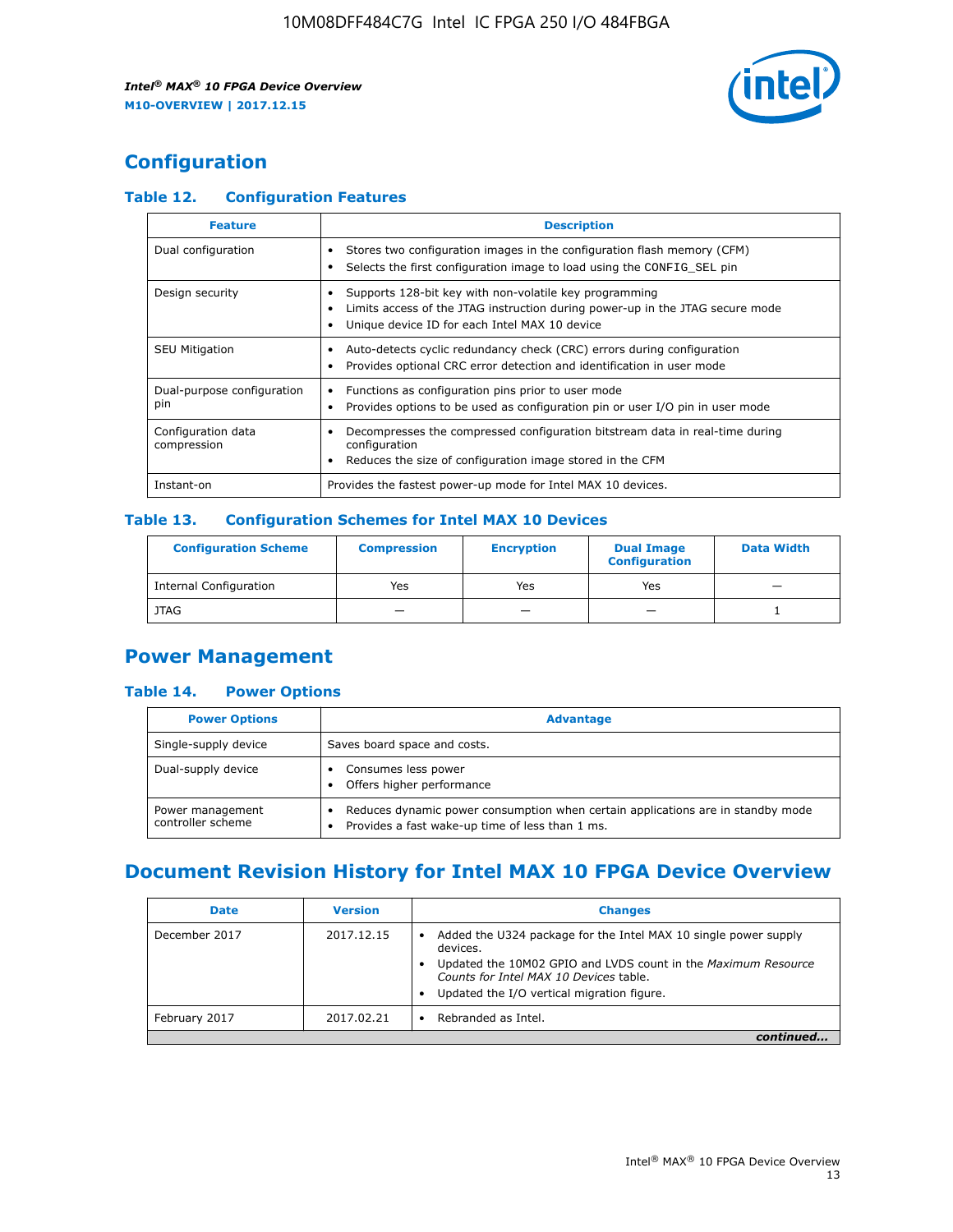

| <b>Date</b>    | <b>Version</b> | <b>Changes</b>                                                                                                                                                                                                                                                                                                                                                                                                                                                                                                                                                                                                                                                                                                                                                                                                                                                                                                                                                                                                                                                                                                                                           |  |
|----------------|----------------|----------------------------------------------------------------------------------------------------------------------------------------------------------------------------------------------------------------------------------------------------------------------------------------------------------------------------------------------------------------------------------------------------------------------------------------------------------------------------------------------------------------------------------------------------------------------------------------------------------------------------------------------------------------------------------------------------------------------------------------------------------------------------------------------------------------------------------------------------------------------------------------------------------------------------------------------------------------------------------------------------------------------------------------------------------------------------------------------------------------------------------------------------------|--|
| December 2016  | 2016.12.20     | • Updated EMIF information in the Summary of Features for Intel MAX 10<br>Devices table. EMIF is only supported in selected Intel MAX 10 device<br>density and package combinations, and for 600 Mbps performance, -6<br>device speed grade is required.<br>Updated the device ordering information to include P for leaded<br>package.                                                                                                                                                                                                                                                                                                                                                                                                                                                                                                                                                                                                                                                                                                                                                                                                                  |  |
| May 2016       | 2016.05.02     | Removed all preliminary marks.<br>Update the ADC sampling rate description. The ADC feature monitors<br>$\bullet$<br>single-ended external inputs with a cumulative sampling rate of 25<br>kilosamples per second to 1 MSPS in normal mode.                                                                                                                                                                                                                                                                                                                                                                                                                                                                                                                                                                                                                                                                                                                                                                                                                                                                                                              |  |
| November 2015  | 2015.11.02     | Removed SF feature from the device ordering information figure.<br>$\bullet$<br>Changed instances of Quartus II to Intel Quartus Prime.<br>$\bullet$                                                                                                                                                                                                                                                                                                                                                                                                                                                                                                                                                                                                                                                                                                                                                                                                                                                                                                                                                                                                     |  |
| May 2015       | 2015.05.04     | Added clearer descriptions for the feature options listed in the device<br>$\bullet$<br>ordering information figure.<br>Updated the maximum dedicated LVDS transmitter count of 10M02<br>$\bullet$<br>device from 10 to 9.<br>Removed the F672 package of the Intel MAX 10 10M25 device :<br>- Updated the devices I/O resources per package.<br>$-$ Updated the I/O vertical migration support.<br>- Updated the ADC vertical migration support.<br>Updated the maximum resources for 10M25 device:<br>- Maximum GPIO from 380 to 360.<br>- Maximum dedicated LVDS transmitter from 26 to 24.<br>- Maximum emulated LVDS transmitter from 181 to 171.<br>- Maximum dedicated LVDS receiver from 181 to 171.<br>Added ADC information for the E144 package of the 10M04 device.<br>$\bullet$<br>Updated the ADC vertical migration diagram to clarify that there are<br>single ADC devices with eight and 16 dual function pins.<br>Removed the note about contacting Altera for DDR3, DDR3L, DDR2,<br>and LPDDR2 external memory interface support. The Intel Quartus<br>Prime software supports these external memory interfaces from version<br>15.0. |  |
| December 2014  | 2014.12.15     | $\bullet$<br>Changed terms:<br>- "dual image" to "dual configuration image"<br>- "dual-image configuration" to dual configuration"<br>Added memory initialization feature for Flash and Analog devices.<br>$\bullet$<br>Added maximum data retention capacity of up to 20 years for UFM<br>$\bullet$<br>feature.<br>Added maximum operating frequency of 7.25 MHz for serial interface<br>for UFM feature.                                                                                                                                                                                                                                                                                                                                                                                                                                                                                                                                                                                                                                                                                                                                               |  |
| September 2014 | 2014.09.22     | Initial release.                                                                                                                                                                                                                                                                                                                                                                                                                                                                                                                                                                                                                                                                                                                                                                                                                                                                                                                                                                                                                                                                                                                                         |  |